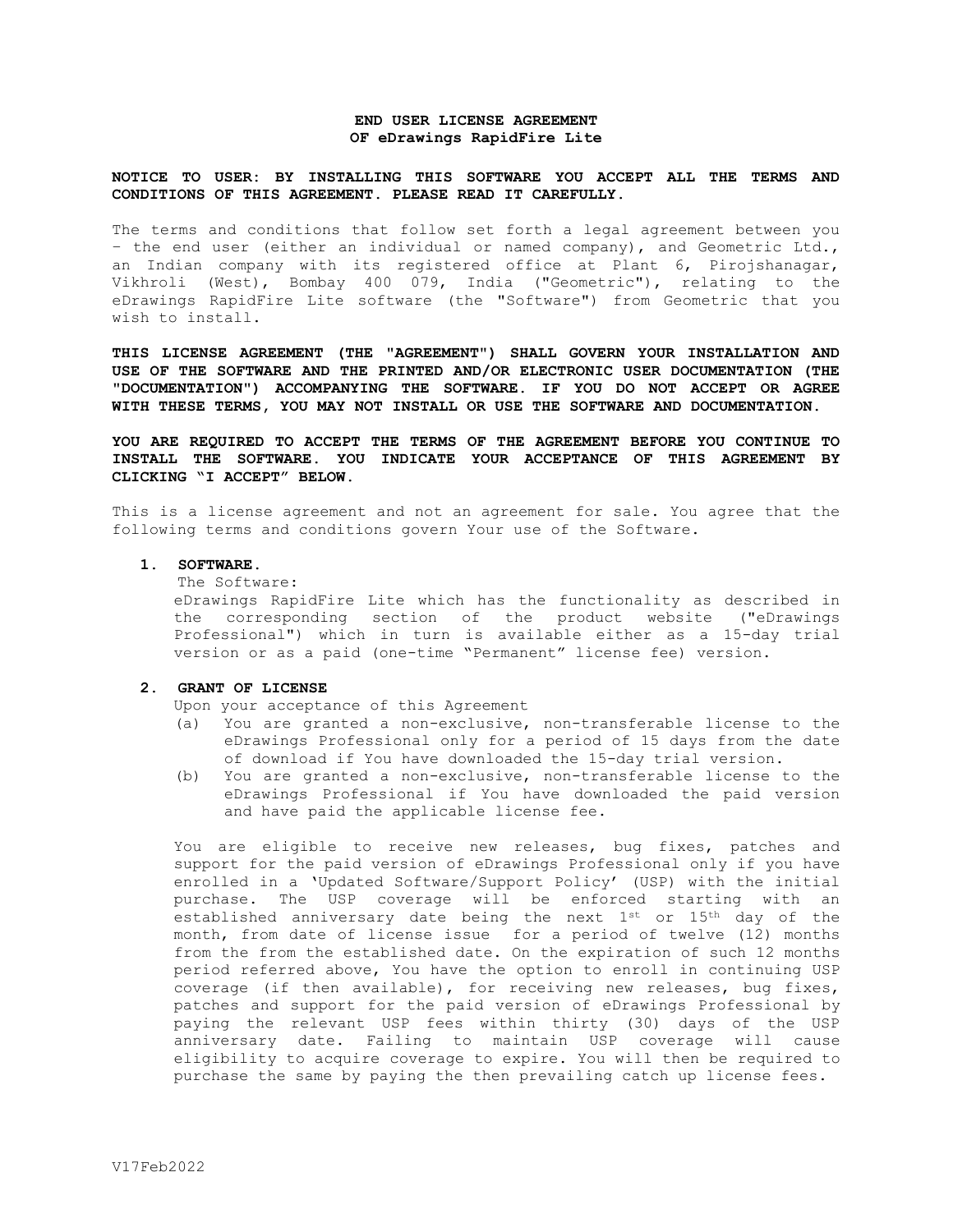#### **3. USE OF SOFTWARE AND DOCUMENTATION.**

You may install and use the Software and Documentation only internally in your organization or for your own use, only on a single computer system.

The Software and Documentation may not be transferred, sold, assigned, sublicensed or otherwise conveyed (whether by operation of law or otherwise) to another party without Geometric's prior written consent and payment of then current site license transfer fees. Your use of the Software shall always be subject to the provisions of Section 2 above. Except as stated in this Agreement, You are not granted any other rights or licenses in respect of the Software or Documentation.

- **4. COPY RESTRICTIONS AND OTHER RESTRICTIONS.** You may not copy the Software or Documentation except that you may make one copy for back-up and archival purposes or for download and installation purposes. You may not modify or adapt the Software in whole or in part (including but not limited to translating or creating derivative works) or reverse engineer, decompile or disassemble the Software or otherwise attempt to discover the source code of the Software as it contains trade secrets of Geometric and its licensors. You may not use the Software for timesharing, rental or service bureau purposes. You shall not remove any copyright notices or other proprietary notices from the Software or Documentation. Results of benchmark or other performance tests run on the Software may not be disclosed to any third party without Geometric's prior written consent.
- **5. COPYRIGHT AND OWNERSHIP.** The Software and Documentation are owned by Geometric or its licensors, particularly the Viewer portion and parts of the publisher portion of the Software are owned by Dassault SolidWorks Corporation, USA ("SolidWorks"), and are protected by copyright laws and international treaty provisions. You acquire only the non-exclusive, non-transferable right to use the Software and Documentation as permitted herein and do not acquire any rights of ownership in the Software or Documentation.
- **6. MARKETING.** You hereby grant HCL, its employees, agents and contractors a worldwide, irrevocable license, without compensation, to use your logo and/or branding in and for general marketing, sales, and promotion purposes and you waive your right to inspect and/or approve each use of such materials.
- **7. CONFIDENTIAL INFORMATION.** Any business and technical information that Geometric designates as confidential or proprietary and all information regarding the Software constitute confidential information of Geometric ("Confidential Information"). Geometric, at its sole discretion, may disclose such Confidential Information. However, you may not disclose to any third party any Confidential Information without the prior written consent of Geometric. Furthermore, you agree to limit access to Confidential Information to your authorized employees that have executed appropriate confidentiality agreements with you that protect the Confidential Information consistent with the requirements of this Agreement. The restriction regarding disclosure of Confidential Information does not extend to any Confidential Information that you can establish: (a) is now or hereafter becomes generally available to the public other than as a result of your breach of this Agreement, (b)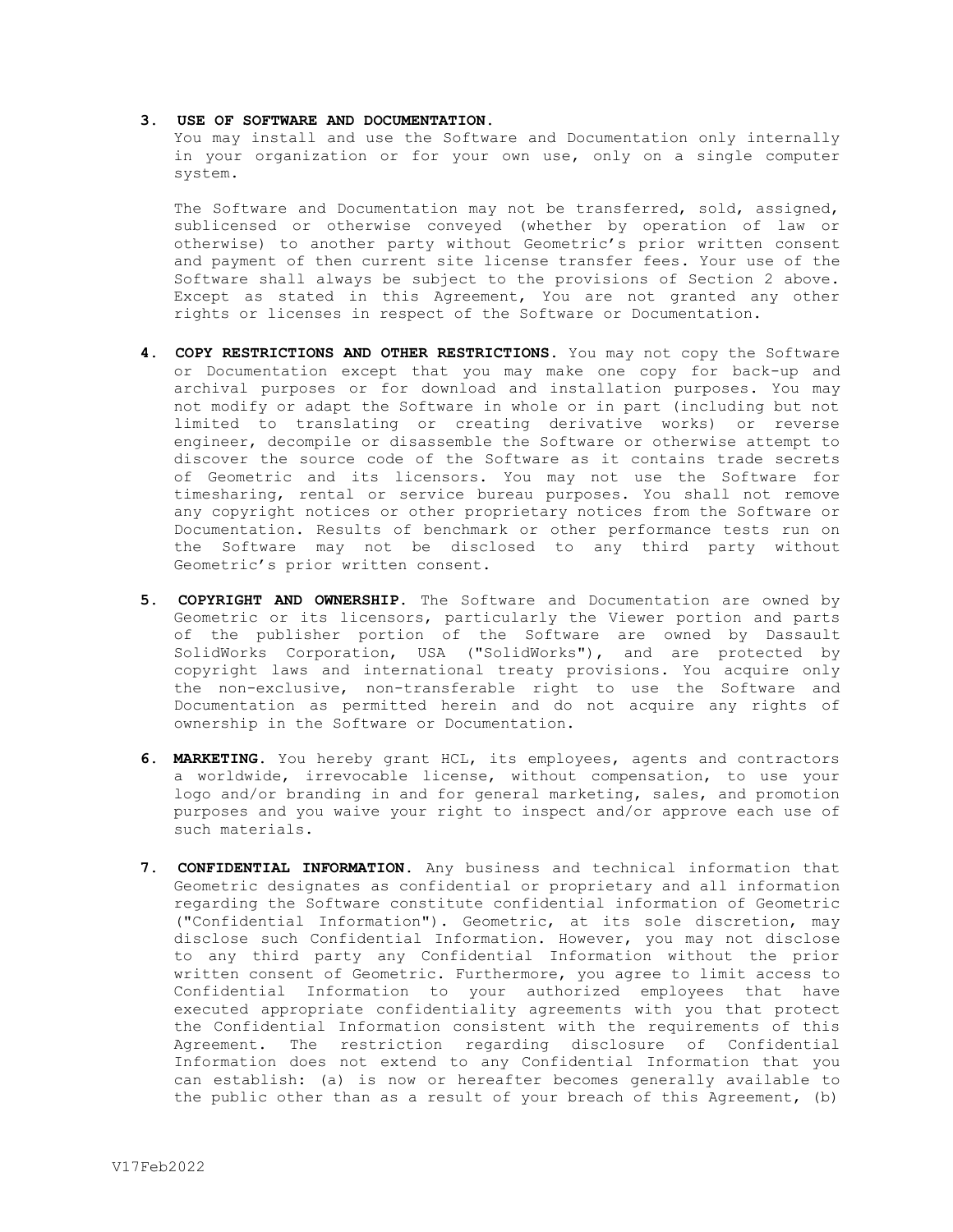is disclosed or made available to you by a third party without restriction and without any breach of confidentiality obligation, (c) was independently developed by you without access to or use of the Confidential Information, or (d) is approved for disclosure by Geometric in writing.

**8. TERMINATION.** Geometric may terminate your license to use the Software and Documentation if you commit a breach of the terms of this Agreement. Upon termination, you shall cease using the Software and Documentation and shall destroy all copies of the Software and Documentation in any form. All disclaimers of warranties and limitations of liability shall survive any termination of this Agreement. The provisions regarding Confidential Information shall survive for five years following termination of this Agreement.

# **9. (A) LIMITED WARRANTY, EXCEPTIONS & DISCLAIMERS [This subsection is applicable ONLY if You pay for the Software]**

- **a. Limited Warranty.** Geometric warrants that the Software will be free of defects in materials and workmanship and will perform substantially in accordance with the Documentation for a period of ninety (90) days from the date of receipt by you. Geometric's entire liability and your sole remedy under this warranty shall be, at Geometric's discretion either (a) to use reasonable efforts to repair or replace the nonconforming media or Software or (b) to refund, or to cause its distributor or reseller to refund, the price you paid for the Software upon return of the nonconforming Software and a copy of your receipt. Any replacement Software will be warranted for the remainder of the original warranty period or thirty (30) days from the date of receipt by you, whichever is longer.
- **b. Exceptions.** Geometric's limited warranty is void if breach of the warranty has resulted from (i) accident, misuse or neglect of the Software; (ii) acts or omissions by someone other than Geometric; (iii) combination of the Software with products, material or software not provided by Geometric or not intended for combination with the Software; or (iv) failure by you to incorporate and use all updates to the Software available from Geometric. Geometric does not warrant that the Software will meet your requirements or that the operation of the Software will be uninterrupted or error free.
- **c. Limitations on Warranties. The express warranty set forth in this Section 9(A) is the only warranty given by Geometric with respect to the Software and Documentation furnished hereunder and any service supplied from time to time; Geometric and its licensors make no other warranties, express, implied or arising by custom or trade usage, and specifically disclaim the warranties of merchantability and fitness for a particular purpose (except during the period of the express warranty stated above). In no event may you bring any claim, action or proceeding arising out of the warranty set forth in this Section 9(A) more than one year after the date on which the breach of warranty occurred.**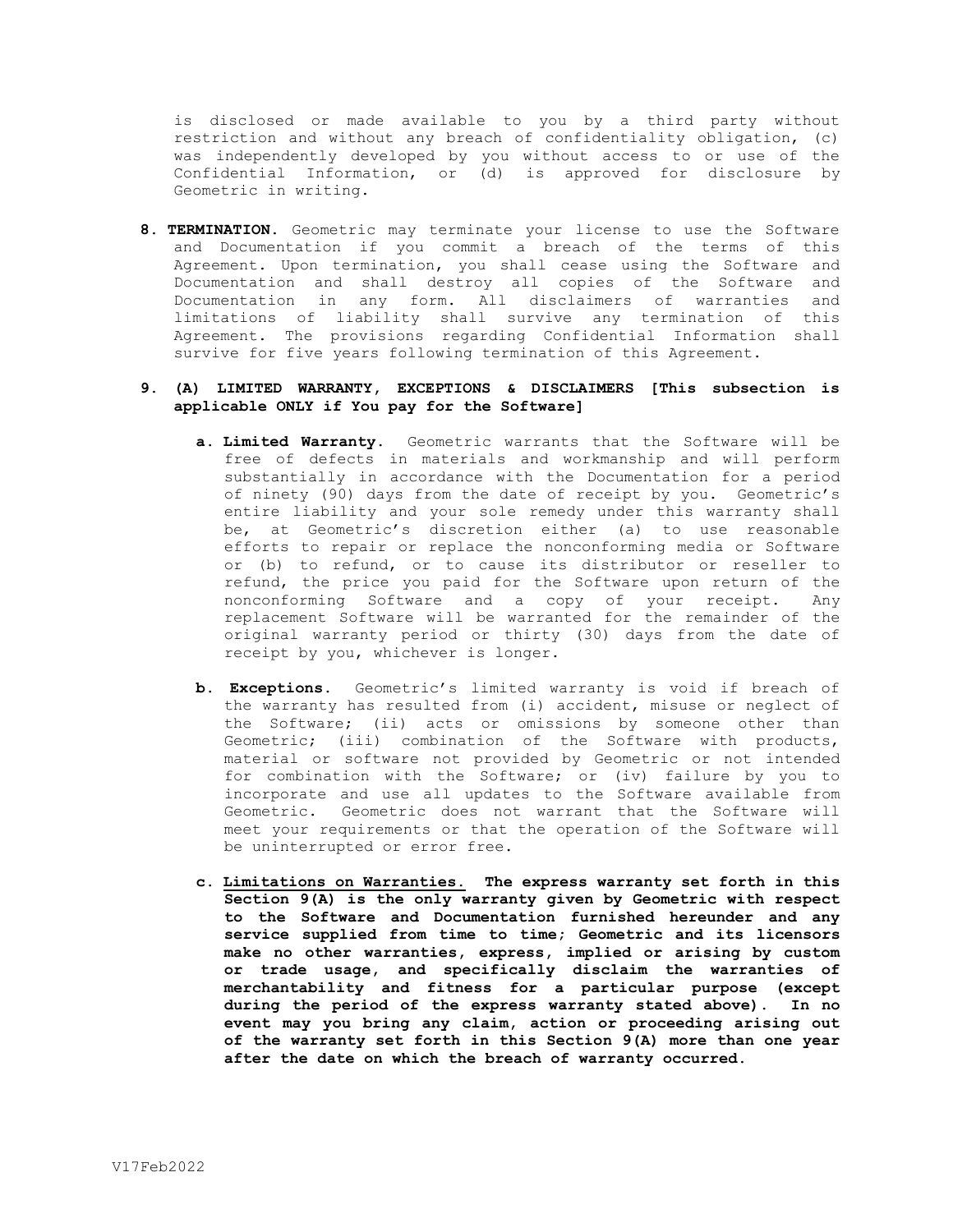**d. Limitations on Liability. The liability of Geometric and its licensors, whether in contract, tort or otherwise, arising out of or in connection with the Software or Documentation furnished hereunder and any service supplied from time to time shall not exceed the license fee you paid for the Software or any fee you paid for the service. In no event shall Geometric or its licensors be liable for special, indirect, incidental, punitive or consequential damages (including without limitation damages resulting from loss of use, loss of data, loss of profits or loss of business) arising out of or in connection with the use of or inability to use the Software or Documentation furnished hereunder and any service supplied from time to time, even if Geometric or its licensors been advised of the possibility of such damages.**

# **(B) "AS-IS" WARRANTY & DISCLAIMERS [This subsection is applicable if You do not pay for the Software]**

- a. **"AS-IS" Warranty.** Geometric provides the Software to you **AS IS** and **without a warranty of any kind.** Geometric does not warrant that the Software will meet your requirements or that the operation of the Software will be uninterrupted or error free**.**
- b. **Limitations on Warranties. The express warranty set forth in this Section 9(B) is the only warranty given by Geometric with respect to the Software furnished hereunder. Geometric and its licensors make no other warranties, express, implied or arising by custom or trade usage, and specifically disclaim the warranties of merchantability and fitness for a particular purpose.**
- c. **Limitations on Liability. The Software has been provided to you at no charge. In no event shall Geometric or its licensors be liable for special, indirect, incidental or consequential damages (including without limitation damages resulting from loss of use, loss of data, loss of profits or loss of business) arising out of or in connection with the use of or inability to use the Software furnished hereunder, even if Geometric or its licensors have been advised of the possibility of such damages.**
- **10. EXPORT.** You agree to fully comply with all laws and regulations of the United States, India and other countries ("Export Laws") to assure that neither the Software or any direct products thereof are (1) exported, directly or indirectly, in violation of Export Laws, or (2) are used for any purpose prohibited by Export Laws, including, without limitation, nuclear, chemical or biological weapons production.
- **11. GOVERNING LAW; COMPLETE AGREEMENT.** This Agreement constitutes the complete agreement between the parties with respect to the Software and Documentation and is governed by the laws of the Republic Of India.
- **12.** The English language version of this Agreement shall be the authorized text for all purposes, despite translations or interpretations of this Agreement into other languages. If for any reason a court of competent